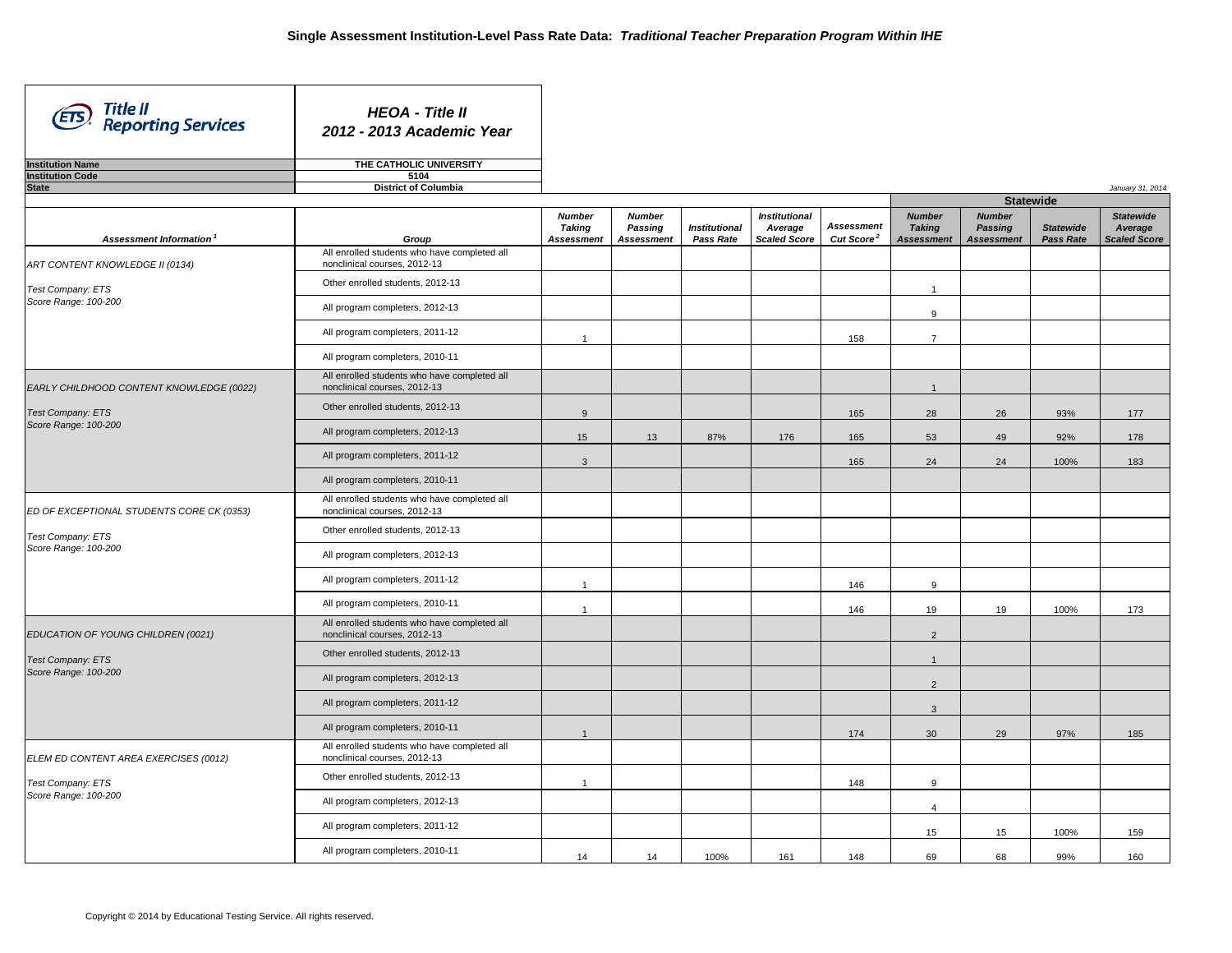| Assessment Information <sup>1</sup>              | Group                                                                        | <b>Number</b><br>Taking<br><b>Assessment</b> | <b>Number</b><br>Passing<br><b>Assessment</b> | <b>Institutional</b><br>Pass Rate | <b>Institutional</b><br>Average<br><b>Scaled Score</b> | <b>Assessment</b><br>Cut Score <sup>2</sup> | <b>Number</b><br><b>Taking</b><br><b>Assessment</b> | <b>Number</b><br>Passing<br><b>Assessment</b>        | <b>Statewide</b><br><b>Pass Rate</b> | <b>Statewide</b><br>Average<br><b>Scaled Score</b> |
|--------------------------------------------------|------------------------------------------------------------------------------|----------------------------------------------|-----------------------------------------------|-----------------------------------|--------------------------------------------------------|---------------------------------------------|-----------------------------------------------------|------------------------------------------------------|--------------------------------------|----------------------------------------------------|
| ELEM ED CONTENT KNOWLEDGE (0014)                 | All enrolled students who have completed all<br>nonclinical courses, 2012-13 |                                              |                                               |                                   |                                                        |                                             | $\overline{7}$                                      |                                                      |                                      |                                                    |
| <b>Test Company: ETS</b>                         | Other enrolled students, 2012-13                                             | 13                                           | 12 <sup>°</sup>                               | 92%                               | 163                                                    | 145                                         | 68                                                  | 65                                                   | 96%                                  | 167                                                |
| Score Range: 100-200                             | All program completers, 2012-13                                              | 9                                            |                                               |                                   |                                                        | 145                                         | 58                                                  | 55                                                   | 95%                                  | 169                                                |
|                                                  | All program completers, 2011-12                                              | $6\overline{6}$                              |                                               |                                   |                                                        | 145                                         | 68                                                  | 66                                                   | 97%                                  | 169                                                |
|                                                  | All program completers, 2010-11                                              | 14                                           | 14                                            | 100%                              | 165                                                    | 145                                         | 73                                                  | 73                                                   | 100%                                 | 172                                                |
| Assessment Information                           | Group                                                                        | <b>Number</b><br>Taking<br><b>Assessment</b> | <b>Number</b><br>Passing<br><b>Assessment</b> | <b>Institutional</b><br>Pass Rate | <b>Institutional</b><br>Average<br><b>Scaled Score</b> | <b>Assessment</b><br>Cut Score <sup>2</sup> | <b>Number</b><br><b>Taking</b><br><b>Assessment</b> | <b>Number</b><br><b>Passing</b><br><b>Assessment</b> | <b>Statewide</b><br><b>Pass Rate</b> | <b>Statewide</b><br>Average<br><b>Scaled Score</b> |
| ELEM ED INSTR PRACTICE AND APPL (CD) (5015)      | All enrolled students who have completed all<br>nonclinical courses, 2012-13 |                                              |                                               |                                   |                                                        |                                             |                                                     |                                                      |                                      |                                                    |
| Test Company: ETS                                | Other enrolled students, 2012-13                                             |                                              |                                               |                                   |                                                        |                                             | $\overline{4}$                                      |                                                      |                                      |                                                    |
| Score Range: 100-200                             | All program completers, 2012-13                                              | $\overline{2}$                               |                                               |                                   |                                                        | 161                                         | 28                                                  | 28                                                   | 100%                                 | 179                                                |
|                                                  | All program completers, 2011-12                                              | 5                                            |                                               |                                   |                                                        | 161                                         | 26                                                  | 25                                                   | 96%                                  | 182                                                |
|                                                  | All program completers, 2010-11                                              |                                              |                                               |                                   |                                                        |                                             | $\overline{1}$                                      |                                                      |                                      |                                                    |
| ENG LANG LIT COMP CONTENT KNOWLEDGE (0041)       | All enrolled students who have completed all<br>nonclinical courses, 2012-13 |                                              |                                               |                                   |                                                        |                                             | $\overline{7}$                                      |                                                      |                                      |                                                    |
| <b>Test Company: ETS</b>                         | Other enrolled students, 2012-13                                             | $\overline{1}$                               |                                               |                                   |                                                        | 160                                         | 8                                                   |                                                      |                                      |                                                    |
| Score Range: 100-200                             | All program completers, 2012-13                                              | $\overline{1}$                               |                                               |                                   |                                                        | 160                                         | 21                                                  | 21                                                   | 100%                                 | 178                                                |
|                                                  | All program completers, 2011-12                                              | $\overline{1}$                               |                                               |                                   |                                                        | 160                                         | 26                                                  | 26                                                   | 100%                                 | 179                                                |
|                                                  | All program completers, 2010-11                                              | 2                                            |                                               |                                   |                                                        | 142                                         | 18                                                  | 18                                                   | 100%                                 | 186                                                |
| ENG LANG LIT COMP PEDAGOGY (0043)                | All enrolled students who have completed all<br>nonclinical courses, 2012-13 |                                              |                                               |                                   |                                                        |                                             | $\overline{2}$                                      |                                                      |                                      |                                                    |
| <b>Test Company: ETS</b>                         | Other enrolled students, 2012-13                                             |                                              |                                               |                                   |                                                        |                                             | $\overline{4}$                                      |                                                      |                                      |                                                    |
| Score Range: 100-200                             | All program completers, 2012-13                                              |                                              |                                               |                                   |                                                        |                                             | 3                                                   |                                                      |                                      |                                                    |
|                                                  | All program completers, 2011-12                                              | $\overline{1}$                               |                                               |                                   |                                                        | 150                                         | 23                                                  | 21                                                   | 91%                                  | 158                                                |
|                                                  | All program completers, 2010-11                                              | $\overline{2}$                               |                                               |                                   |                                                        | 150                                         | 18                                                  | 17                                                   | 94%                                  | 164                                                |
| FRENCH WORLD LANGUAGE (CD) (5174)                | All enrolled students who have completed all<br>nonclinical courses, 2012-13 |                                              |                                               |                                   |                                                        |                                             |                                                     |                                                      |                                      |                                                    |
| <b>Test Company: ETS</b><br>Score Range: 100-200 | Other enrolled students, 2012-13                                             |                                              |                                               |                                   |                                                        |                                             | $\overline{1}$                                      |                                                      |                                      |                                                    |
|                                                  | All program completers, 2012-13                                              |                                              |                                               |                                   |                                                        |                                             |                                                     |                                                      |                                      |                                                    |
|                                                  | All program completers, 2011-12                                              |                                              |                                               |                                   |                                                        |                                             |                                                     |                                                      |                                      |                                                    |
|                                                  | All program completers, 2010-11                                              | $\overline{1}$                               |                                               |                                   |                                                        | 162                                         | $\mathbf{3}$                                        |                                                      |                                      |                                                    |
|                                                  |                                                                              |                                              |                                               |                                   |                                                        |                                             |                                                     |                                                      |                                      |                                                    |
|                                                  |                                                                              |                                              |                                               |                                   |                                                        |                                             |                                                     |                                                      |                                      |                                                    |
|                                                  |                                                                              |                                              |                                               |                                   |                                                        |                                             |                                                     |                                                      |                                      |                                                    |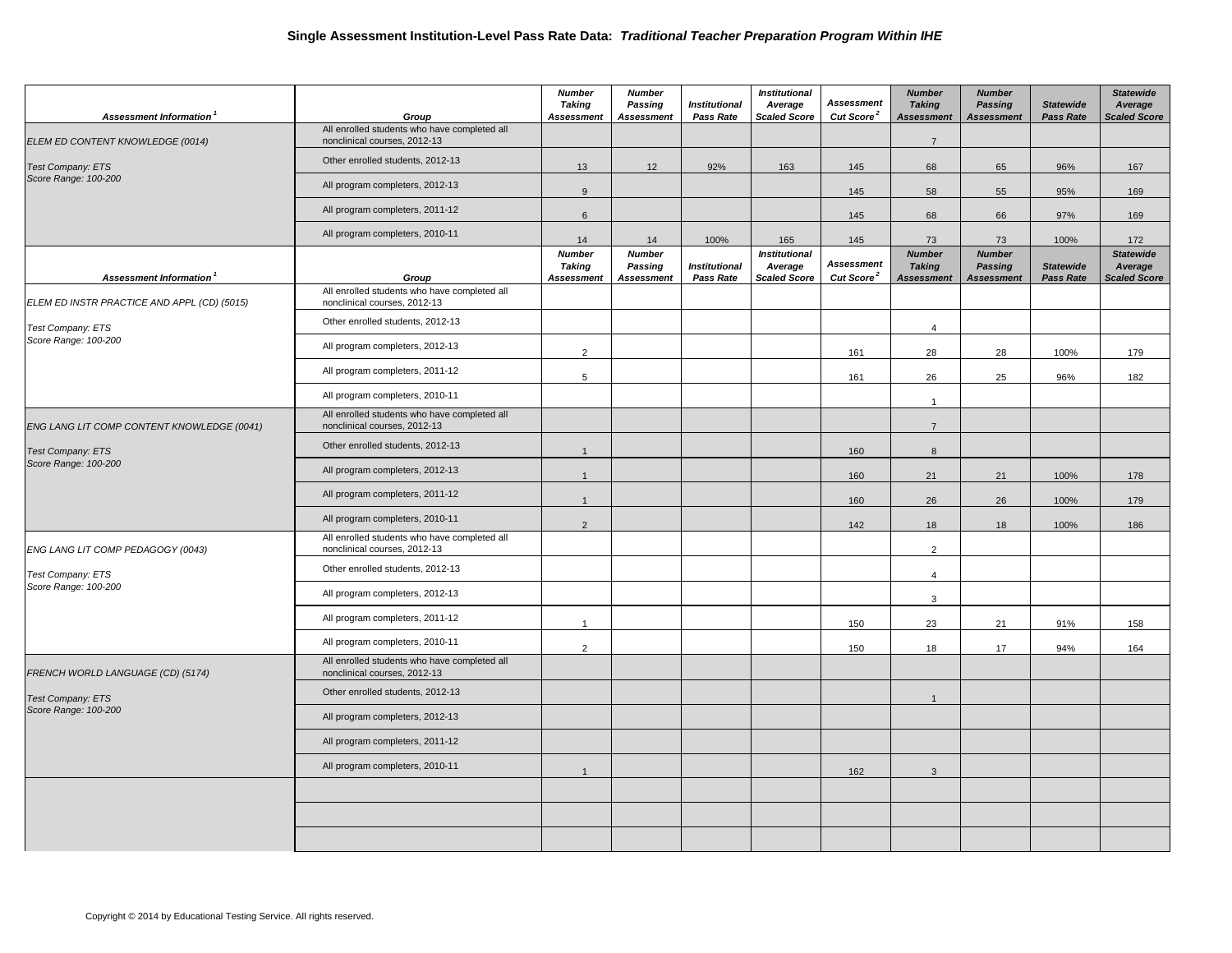| Assessment Information                    | Group                                                                        | <b>Number</b><br><b>Taking</b><br><b>Assessment</b> | <b>Number</b><br>Passing<br><b>Assessment</b> | <b>Institutional</b><br><b>Pass Rate</b> | <b>Institutional</b><br>Average<br><b>Scaled Score</b> | <b>Assessment</b><br>Cut Score <sup>2</sup> | <b>Number</b><br><b>Taking</b><br><b>Assessment</b> | <b>Number</b><br><b>Passing</b><br><b>Assessment</b> | <b>Statewide</b><br><b>Pass Rate</b> | <b>Statewide</b><br>Average<br><b>Scaled Score</b> |
|-------------------------------------------|------------------------------------------------------------------------------|-----------------------------------------------------|-----------------------------------------------|------------------------------------------|--------------------------------------------------------|---------------------------------------------|-----------------------------------------------------|------------------------------------------------------|--------------------------------------|----------------------------------------------------|
| MATHEMATICS CONTENT KNOWLEDGE (0061)      | All enrolled students who have completed all<br>nonclinical courses, 2012-13 |                                                     |                                               |                                          |                                                        |                                             | $\mathbf{3}$                                        |                                                      |                                      |                                                    |
| <b>Test Company: ETS</b>                  | Other enrolled students, 2012-13                                             | $\overline{1}$                                      |                                               |                                          |                                                        | 141                                         | 8                                                   |                                                      |                                      |                                                    |
| Score Range: 100-200                      | All program completers, 2012-13                                              |                                                     |                                               |                                          |                                                        |                                             | 10 <sup>1</sup>                                     | 8                                                    | 80%                                  | 159                                                |
|                                           | All program completers, 2011-12                                              | 2                                                   |                                               |                                          |                                                        | 141                                         | 24                                                  | 22                                                   | 92%                                  | 159                                                |
|                                           | All program completers, 2010-11                                              |                                                     |                                               |                                          |                                                        |                                             | 10                                                  | 10                                                   | 100%                                 | 175                                                |
| MATHEMATICS PEDAGOGY (0065)               | All enrolled students who have completed all<br>nonclinical courses, 2012-13 |                                                     |                                               |                                          |                                                        |                                             |                                                     |                                                      |                                      |                                                    |
| Test Company: ETS                         | Other enrolled students, 2012-13                                             |                                                     |                                               |                                          |                                                        |                                             |                                                     |                                                      |                                      |                                                    |
| Score Range: 100-200                      | All program completers, 2012-13                                              |                                                     |                                               |                                          |                                                        |                                             | $\mathbf{1}$                                        |                                                      |                                      |                                                    |
|                                           | All program completers, 2011-12                                              | $\mathbf{1}$                                        |                                               |                                          |                                                        | 135                                         | 19                                                  | 19                                                   | 100%                                 | 166                                                |
|                                           | All program completers, 2010-11                                              |                                                     |                                               |                                          |                                                        |                                             | 10                                                  | 10                                                   | 100%                                 | 166                                                |
| PRAXIS I MATHEMATICS (0730)               | All enrolled students who have completed all<br>nonclinical courses, 2012-13 |                                                     |                                               |                                          |                                                        |                                             | 30                                                  | 27                                                   | 90%                                  | 178                                                |
| Test Company: ETS                         | Other enrolled students, 2012-13                                             | 26                                                  | 24                                            | 92%                                      | 179                                                    | 174                                         | 314                                                 | 293                                                  | 93%                                  | 179                                                |
| Score Range: 150-190                      | All program completers, 2012-13                                              | 23                                                  | 20                                            | 87%                                      | 178                                                    | 174                                         | 245                                                 | 228                                                  | 93%                                  | 180                                                |
|                                           | All program completers, 2011-12                                              | 18                                                  | 18                                            | 100%                                     | 182                                                    | 174                                         | 244                                                 | 236                                                  | 97%                                  | 181                                                |
|                                           | All program completers, 2010-11                                              | 26                                                  | 26                                            | 100%                                     | 182                                                    | 174                                         | 265                                                 | 249                                                  | 94%                                  | 181                                                |
| PRAXIS I READING (0710)                   | All enrolled students who have completed all<br>nonclinical courses, 2012-13 |                                                     |                                               |                                          |                                                        |                                             | 30                                                  | 29                                                   | 97%                                  | 180                                                |
| <b>Test Company: ETS</b>                  | Other enrolled students, 2012-13                                             | 26                                                  | 25                                            | 96%                                      | 178                                                    | 172                                         | 307                                                 | 294                                                  | 96%                                  | 180                                                |
| Score Range: 150-190                      | All program completers, 2012-13                                              | 23                                                  | 20                                            | 87%                                      | 178                                                    | 172                                         | 243                                                 | 235                                                  | 97%                                  | 180                                                |
|                                           | All program completers, 2011-12                                              | 18                                                  | 18                                            | 100%                                     | 181                                                    | 172                                         | 243                                                 | 240                                                  | 99%                                  | 181                                                |
|                                           | All program completers, 2010-11                                              | 26                                                  | 26                                            | 100%                                     | 180                                                    | 172                                         | 266                                                 | 266                                                  | 100%                                 | 181                                                |
| PRAXIS I WRITING (0720)                   | All enrolled students who have completed all<br>nonclinical courses, 2012-13 |                                                     |                                               |                                          |                                                        |                                             | 30                                                  | 29                                                   | 97%                                  | 177                                                |
| Test Company: ETS                         | Other enrolled students, 2012-13                                             | 82                                                  | 82                                            | 100%                                     | 178                                                    | 171                                         | 401                                                 | 392                                                  | 98%                                  | 177                                                |
| Score Range: 150-190                      | All program completers, 2012-13                                              | 27                                                  | 25                                            | 93%                                      | 177                                                    | 171                                         | 249                                                 | 245                                                  | 98%                                  | 178                                                |
|                                           | All program completers, 2011-12                                              | 18                                                  | 18                                            | 100%                                     | 181                                                    | 171                                         | 247                                                 | 241                                                  | 98%                                  | 178                                                |
|                                           | All program completers, 2010-11                                              | 26                                                  | 26                                            | 100%                                     | 179                                                    | 171                                         | 263                                                 | 263                                                  | 100%                                 | 179                                                |
| PRINC LEARNING AND TEACHING 5-9 II (0623) | All enrolled students who have completed all<br>nonclinical courses, 2012-13 |                                                     |                                               |                                          |                                                        |                                             |                                                     |                                                      |                                      |                                                    |
| <b>Test Company: ETS</b>                  | Other enrolled students, 2012-13                                             |                                                     |                                               |                                          |                                                        |                                             | $\mathbf{3}$                                        |                                                      |                                      |                                                    |
| Score Range: 100-200                      | All program completers, 2012-13                                              | $\overline{1}$                                      |                                               |                                          |                                                        | 160                                         | 11                                                  | 9                                                    | 82%                                  | 175                                                |
|                                           | All program completers, 2011-12                                              |                                                     |                                               |                                          |                                                        |                                             | $\mathbf{3}$                                        |                                                      |                                      |                                                    |
|                                           | All program completers, 2010-11                                              |                                                     |                                               |                                          |                                                        |                                             |                                                     |                                                      |                                      |                                                    |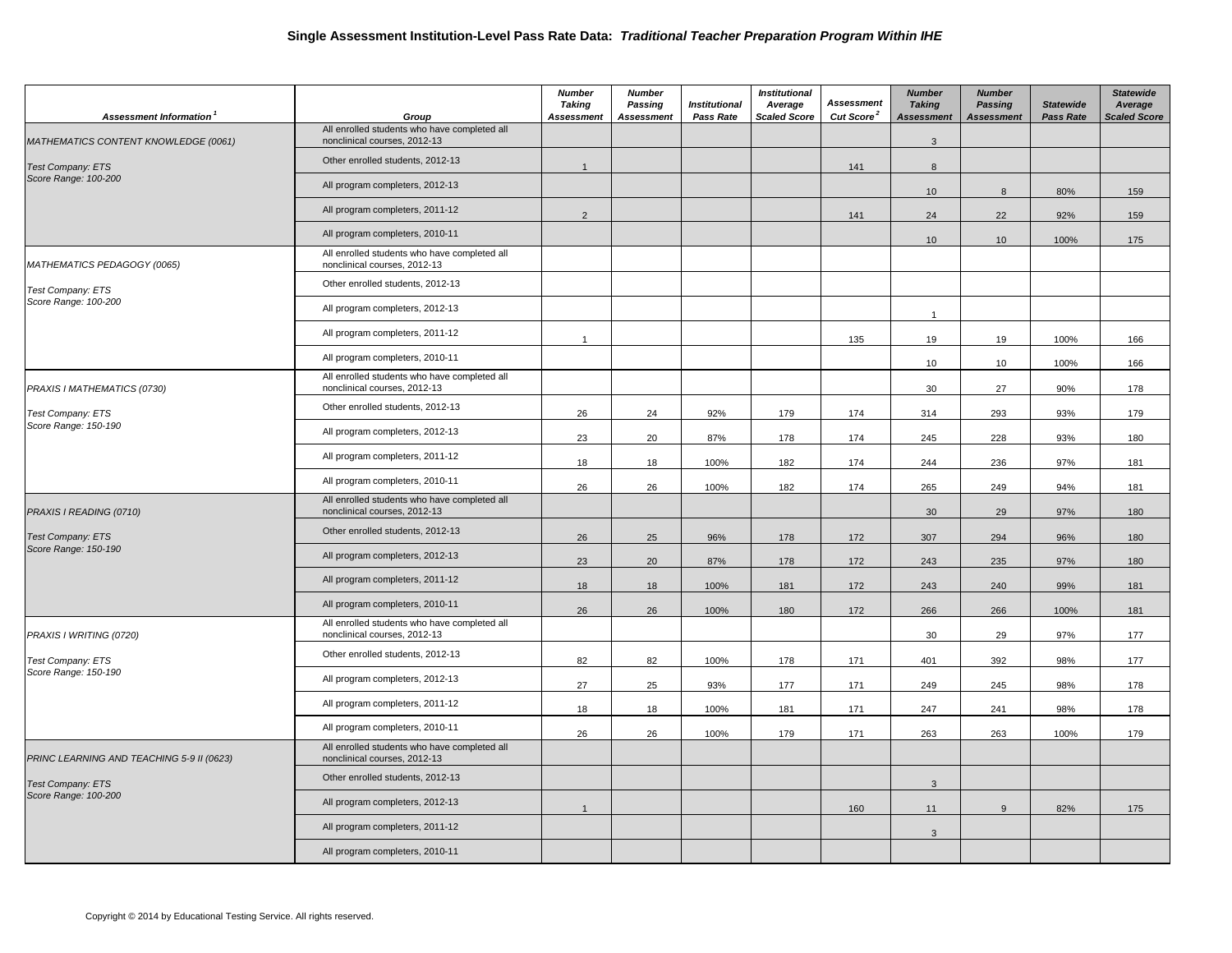| Assessment Information                            | Group                                                                        | <b>Number</b><br><b>Taking</b><br><b>Assessment</b> | <b>Number</b><br>Passing<br><b>Assessment</b> | <b>Institutional</b><br>Pass Rate | <b>Institutional</b><br>Average<br><b>Scaled Score</b> | <b>Assessment</b><br>Cut Score <sup>2</sup> | <b>Number</b><br><b>Taking</b><br><b>Assessment</b> | <b>Number</b><br><b>Passing</b><br><b>Assessment</b> | <b>Statewide</b><br><b>Pass Rate</b> | <b>Statewide</b><br>Average<br><b>Scaled Score</b> |
|---------------------------------------------------|------------------------------------------------------------------------------|-----------------------------------------------------|-----------------------------------------------|-----------------------------------|--------------------------------------------------------|---------------------------------------------|-----------------------------------------------------|------------------------------------------------------|--------------------------------------|----------------------------------------------------|
| PRINC LEARNING AND TEACHING 7-12 II (0624)        | All enrolled students who have completed all<br>nonclinical courses, 2012-13 |                                                     |                                               |                                   |                                                        |                                             | 12                                                  | 11                                                   | 92%                                  | 166                                                |
| <b>Test Company: ETS</b>                          | Other enrolled students, 2012-13                                             |                                                     |                                               |                                   |                                                        |                                             | 10                                                  | 10                                                   | 100%                                 | 177                                                |
| Score Range: 100-200                              | All program completers, 2012-13                                              | 3                                                   |                                               |                                   |                                                        | 157                                         | 78                                                  | 77                                                   | 99%                                  | 178                                                |
|                                                   | All program completers, 2011-12                                              | $\overline{4}$                                      |                                               |                                   |                                                        | 157                                         | 32                                                  | 32                                                   | 100%                                 | 175                                                |
|                                                   | All program completers, 2010-11                                              |                                                     |                                               |                                   |                                                        |                                             |                                                     |                                                      |                                      |                                                    |
| PRINC LEARNING AND TEACHING EARLY CHILD II (0621) | All enrolled students who have completed all<br>nonclinical courses, 2012-13 |                                                     |                                               |                                   |                                                        |                                             |                                                     |                                                      |                                      |                                                    |
| <b>Test Company: ETS</b>                          | Other enrolled students, 2012-13                                             | $\mathbf{3}$                                        |                                               |                                   |                                                        | 157                                         | 16                                                  | 14                                                   | 88%                                  | 174                                                |
| Score Range: 100-200                              | All program completers, 2012-13                                              | 15                                                  | 12                                            | 80%                               | 170                                                    | 157                                         | 54                                                  | 49                                                   | 91%                                  | 171                                                |
|                                                   | All program completers, 2011-12                                              | $\mathbf{3}$                                        |                                               |                                   |                                                        | 157                                         | 28                                                  | 28                                                   | 100%                                 | 173                                                |
|                                                   | All program completers, 2010-11                                              |                                                     |                                               |                                   |                                                        |                                             |                                                     |                                                      |                                      |                                                    |
| PRINC LEARNING AND TEACHING K-6 II (0622)         | All enrolled students who have completed all<br>nonclinical courses, 2012-13 |                                                     |                                               |                                   |                                                        |                                             | 3                                                   |                                                      |                                      |                                                    |
| <b>Test Company: ETS</b>                          | Other enrolled students, 2012-13                                             | $\mathbf{1}$                                        |                                               |                                   |                                                        | 160                                         | 22                                                  | 21                                                   | 95%                                  | 178                                                |
| Score Range: 100-200                              | All program completers, 2012-13                                              | 9                                                   |                                               |                                   |                                                        | 160                                         | 61                                                  | 60                                                   | 98%                                  | 178                                                |
|                                                   | All program completers, 2011-12                                              | 3                                                   |                                               |                                   |                                                        | 160                                         | 43                                                  | 40                                                   | 93%                                  | 172                                                |
|                                                   | All program completers, 2010-11                                              |                                                     |                                               |                                   |                                                        |                                             |                                                     |                                                      |                                      |                                                    |
| SE CORE KNOWLEDGE & APPLICATIONS (0354)           | All enrolled students who have completed all<br>nonclinical courses, 2012-13 |                                                     |                                               |                                   |                                                        |                                             | $\overline{4}$                                      |                                                      |                                      |                                                    |
| <b>Test Company: ETS</b>                          | Other enrolled students, 2012-13                                             | $\overline{4}$                                      |                                               |                                   |                                                        | 151                                         | 27                                                  | 27                                                   | 100%                                 | 174                                                |
| Score Range: 100-200                              | All program completers, 2012-13                                              | $\overline{7}$                                      |                                               |                                   |                                                        | 151                                         | 60                                                  | 60                                                   | 100%                                 | 176                                                |
|                                                   | All program completers, 2011-12                                              |                                                     |                                               |                                   |                                                        |                                             | 26                                                  | 26                                                   | 100%                                 | 172                                                |
|                                                   | All program completers, 2010-11                                              | $\overline{2}$                                      |                                               |                                   |                                                        | 151                                         | 58                                                  | 58                                                   | 100%                                 | 174                                                |
| SOCIAL STUDIES CONTENT KNOWLEDGE (0081)           | All enrolled students who have completed all<br>nonclinical courses, 2012-13 |                                                     |                                               |                                   |                                                        |                                             |                                                     |                                                      |                                      |                                                    |
| Test Company: ETS                                 | Other enrolled students, 2012-13                                             | $\mathbf{1}$                                        |                                               |                                   |                                                        | 155                                         | 16                                                  | 16                                                   | 100%                                 | 174                                                |
| Score Range: 100-200                              | All program completers, 2012-13                                              | 3                                                   |                                               |                                   |                                                        | 155                                         | 25                                                  | 23                                                   | 92%                                  | 174                                                |
|                                                   | All program completers, 2011-12                                              | 5                                                   |                                               |                                   |                                                        | 155                                         | 29                                                  | 29                                                   | 100%                                 | 180                                                |
|                                                   | All program completers, 2010-11                                              | $\overline{4}$                                      |                                               |                                   |                                                        | 145                                         | 19                                                  | 19                                                   | 100%                                 | 177                                                |
| SOCIAL STUDIES PEDAGOGY (0084)                    | All enrolled students who have completed all<br>nonclinical courses, 2012-13 |                                                     |                                               |                                   |                                                        |                                             |                                                     |                                                      |                                      |                                                    |
| <b>Test Company: ETS</b>                          | Other enrolled students, 2012-13                                             |                                                     |                                               |                                   |                                                        |                                             | $\mathbf{3}$                                        |                                                      |                                      |                                                    |
| Score Range: 100-200                              | All program completers, 2012-13                                              | $\overline{1}$                                      |                                               |                                   |                                                        | 169                                         | $\mathbf{3}$                                        |                                                      |                                      |                                                    |
|                                                   | All program completers, 2011-12                                              | $\overline{2}$                                      |                                               |                                   |                                                        | 169                                         | 19                                                  | 16                                                   | 84%                                  | 181                                                |
|                                                   | All program completers, 2010-11                                              | $\overline{4}$                                      |                                               |                                   |                                                        | 169                                         | 19                                                  | 18                                                   | 95%                                  | 183                                                |